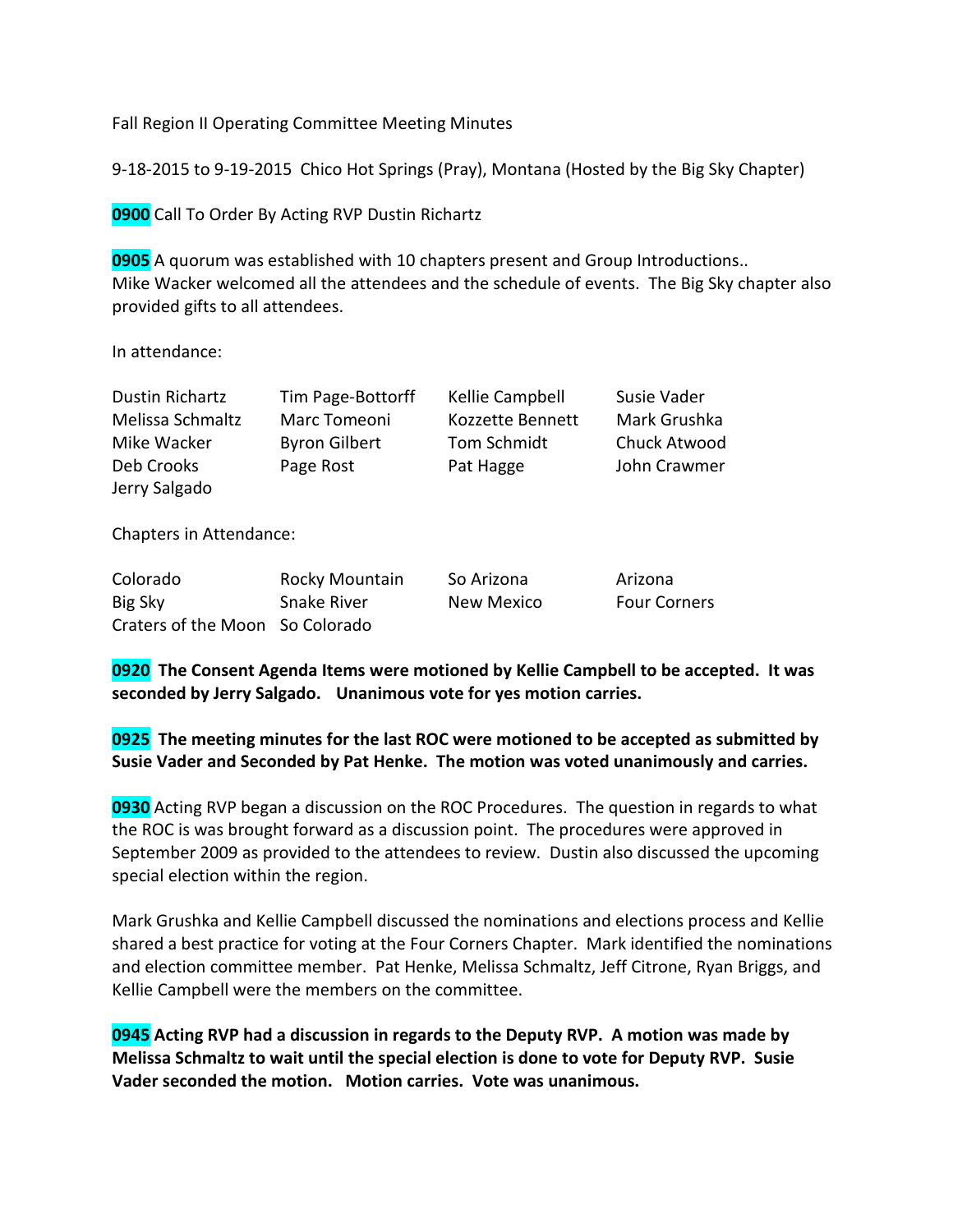Discussion began about candidates for the 2016 election. There were voiced concerns about how many elections are coming up and how that will be translated to the chapters. The major concern is the low voter turnout and this could provide voter fatigue.

## **1015** Break

**1030** Acting RVP commended the ROC on their performance within the chapters and also to the region. He also encouraged them to step their game up even a little more.

As a region, we haven't submitted a strategic plan within the last 8 years. Some of the focus of this ROC will be to start creating one.

Dustin introduced a conversation about the COMT. He remarked that the chapters would have scored a D in submittal performance. There was only 2/3 of the chapters that submitted their report. Dustin suggested that he would be willing to send out a monthly reminder to help chapters and presidents to complete the report. It is easiest to complete each month ongoing as opposed to finishing last minute.

The chapters are here that submitted for COMT.

Kellie Campbell mentioned that she would benefit from knowing if the chapter leaders have attended their training online or at least watched their video. Dustin will follow up with society to make sure that there is verification of the officer training and if it has been completed.

Dustin made the announcement of the new ARVP Finance. Ryan Oughterson has accepted the position as appointed by Acting RVP. Instead of John Braun flying to the ROC, he flew to Phoenix to meet with Ryan to discuss the future finances of the region.

Looking forward in the region is an important goal, and part of that is forming a strategic planning committee. The goal is to create a plan and provide it to the ROC for approval at the Spring Meeting.

Dustin recognized all the Society award winners to highlight how incredible all the members are in Region II. Winners included, Fellow, Practice Specialty SPYs, BCSP Lifetime Achievement Award and Society SPY.

**1115** Acting RVP provided an update to Society and CORA. Some of the major changes include: Practice Specialty Portals, Free Ads in the Professional Safety Journal, Membership Discounts Future Safety Leaders Conference(FSLC) is on Nov 5-6 in Lombard, Illinois, ASSE Construction Safety Symposium November 12-13 in New Orleans, LA, Seminarfest in Vegas February 5-11, Safety 2016 in Atlanta June 26-29, 2016, Leadership Conference in Oak Brook, Ill October 8-10.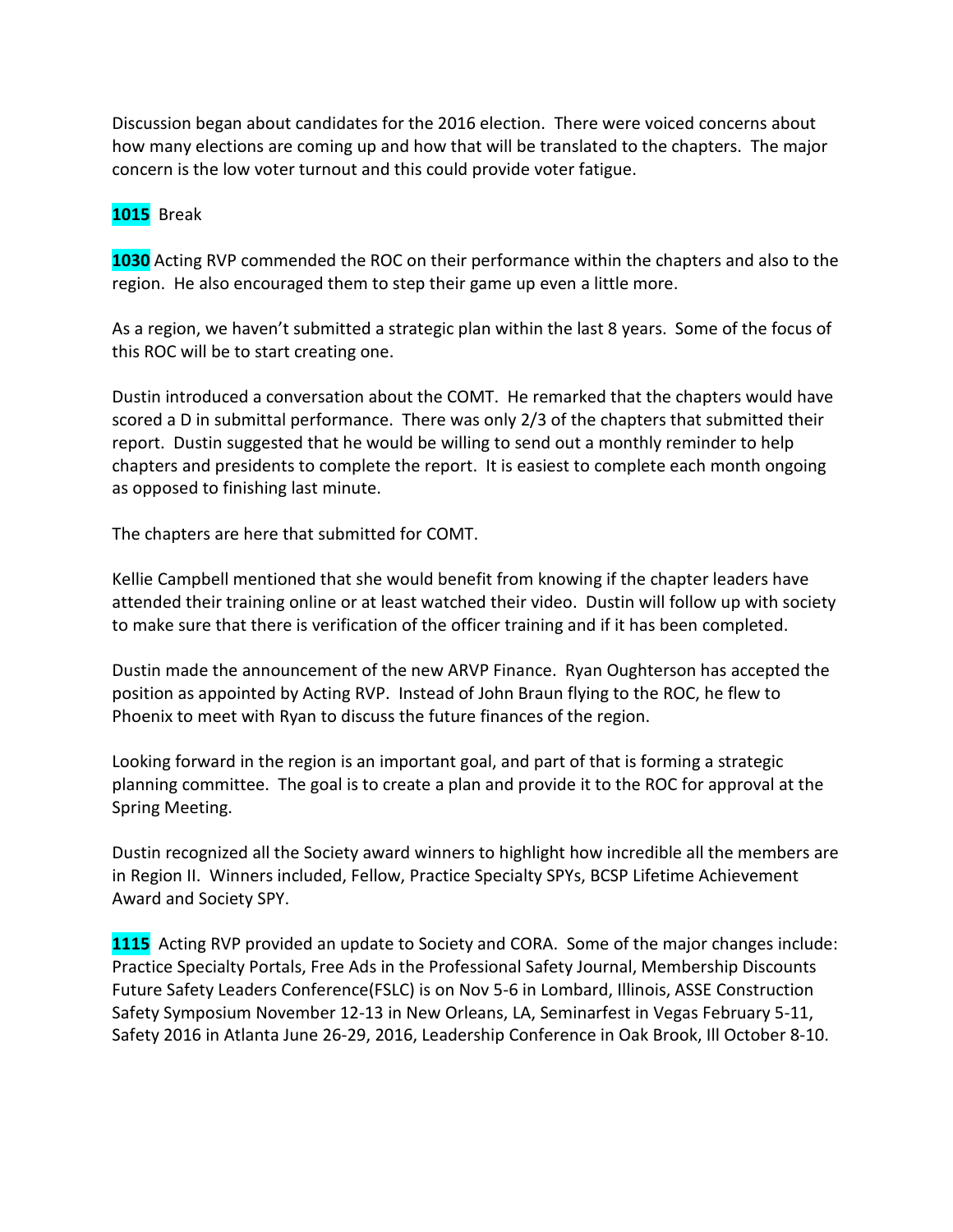A discussion was spawned from the introduction of the FSLC about how to get a viable student section. Some of the difficulties shared were finding a strong faculty advisor who will help motivate the students to see the benefits of the membership of ASSE.

A more robust discussion occurred to flush out how interns and other routes of entry into the safety profession can be spotlighted. Dustin offered to give students within the region his contact info to help guide them if possible.

Dustin asked Tim to give an update on the Leadership Conference. Update given and discussion will continue after lunch in terms of having a regional night out at the leadership conference.

# **1210 Lunch**

**1310** Dustin discussed the remaining key dates. During the discussion the chapter dues changes is required by March 1, 2016. All Chapter dues were mentioned and the break down for the region is \$2.00 per member in the region. It has been since 2008 this assessment was performed to establish the \$2.00 per membership need.

**1400 A motion was made to transfer the line item budgeted for the Treasurer to attend the Fall ROC to the position of the Secretary by Kozzette Bennett and seconded by Mike Wacker. The discussion uncovered that there are several benefits of having the Treasurer and the Secretary both attend the ROC. Motion is amended to have a single line of \$900 for treasurer to attended the fall ROC and \$1,800 for the secretary to attend both ROC's Jerry Salgado Seconded the motion. Motion carries unanimously.**

**1500 A motion was made to have a Regional \$3.00 per member increase by Melissa Schmaltz and seconded by Deb Crooks. Motion carries unanimously.** 

**1530 A Motion was made by Mike Wacker to accept the proposed ROC Budget for 2015-2016. The motion was seconded by Page Rost. Motion carries with 9 votes yes and 1 vote abstains.** 

| <b>SPY Award</b>                     | \$250    |
|--------------------------------------|----------|
| <b>Chapter Officer Assistance</b>    | \$500    |
| Dinner at Leadership Conf            | \$750    |
| <b>Transition MTG RVP AD-B</b>       | \$1,500  |
| <b>Transition MTG AD-A</b>           | \$750    |
| <b>RVP Discretion</b>                | \$790    |
| <b>R</b> II Scholarship              | \$1,750  |
| Secretary to Attend both ROC's       | \$1,800  |
| <b>Student Leadership Conference</b> | \$500    |
| <b>Region II PDC</b>                 | \$500    |
| <b>PDC Networking Event</b>          | \$750    |
| <b>Spring ROC</b>                    | \$1,800  |
| <b>Fall ROC</b>                      | \$1,800  |
| <b>Treasurer Fall ROC Attend.</b>    | \$900    |
| <b>Grand Total</b>                   | \$14.340 |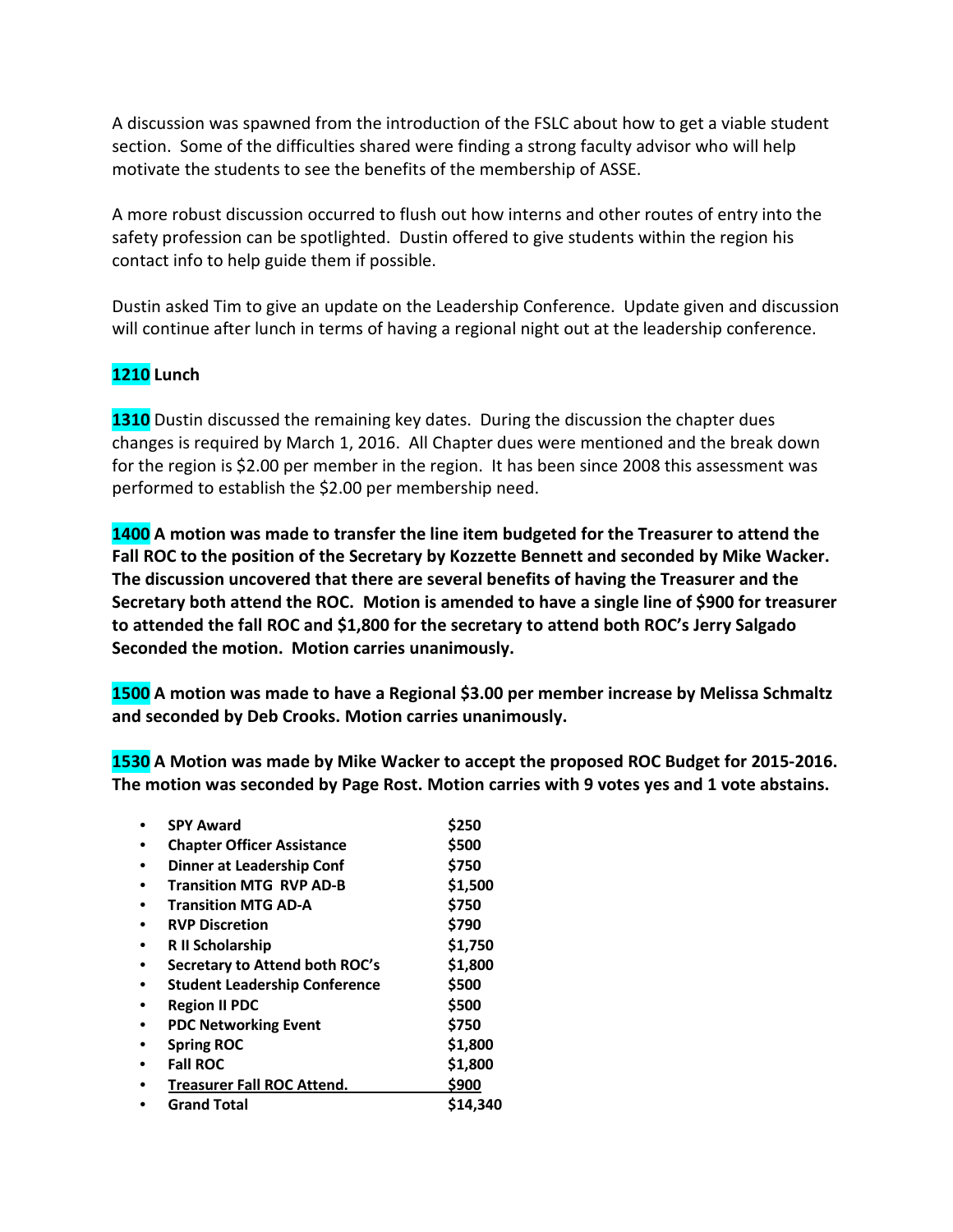#### **1600 Area A Director Report**

Mark mentioned that he has supported and spent some extended time at his home state in Arizona during his tenure as Area A director. He also mentioned that he wanted to focus energy in the Nevada chapters (Sierra Nevada and Southern Nevada). He reiterated the offer from ETC to provide training to students in Southern Arizona Chapter. He also reiterated the focus at the legislation for fall protection and texting while driving. He also mentioned that working with people within the region and area has been very pleasing and beneficial. He thanked several folks for their help.

## **1605 Area B Director Report**

Dustin recognized the two chapters in Arizona and Southern Arizona for their work on prevention and realizing that the real work is identifying why workers are still dying. Dustin also wanted to commend the Area B chapters. The smaller chapters are working harder than ever to work with less. The Rocky Mountain(RM) chapter has gained some traction with their new student section. He congratulated Kelly Bernish for her active work with WISE and integrating with the RM Chapter. He wanted to challenge all the chapter leaders to help lift the smaller chapters In greater need.

### **1625 ARVP Professional Development Report**

Tim discussed the Top Golf event at Safety 2015. It was very popular and enjoyable for all attendees. The Region II PDC will be in Arizona April 21, 2016

#### **1630 Awards and Honors Chair Report**

The region SPY has been selected and will be submitted for the Society SPY.

Dustin recommended a logo change potential. Byron recommended that the students may be interested in performing this activity.

Day 1 Wrap Up New web hosting agreement. Dustin will follow up on auto pay setup.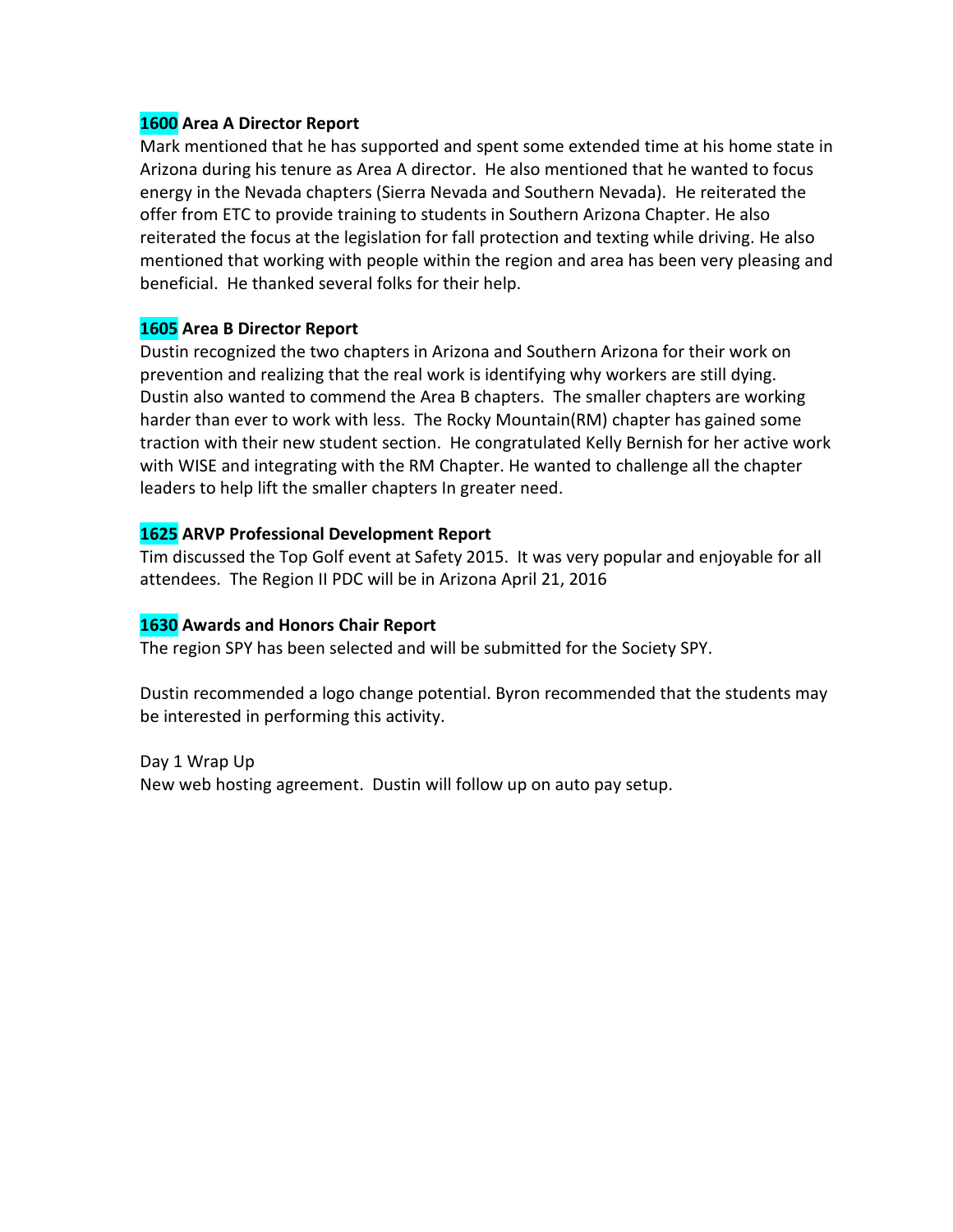### **0800 DAY 2** Meeting Called to order

Dustin welcomed everyone and discussed the SWOT analysis from the last ROC. He also mentioned that Tim will develop a separate page on the Regional website to share best practices. The procedure will be send info to Tim and he will post.

### **0920** Sharing Best Practices and Strategic Planning

There were three groups broken down to Dustin, Tim and Mark Grushka. The groups presented their breakout meeting results.

Mark's Group (The Think Tank)

- 1) Invite Students to present their capstone projects to the chapter
- 2) Add Student Liaisons to leadership agenda and chapter meetings
- 3) Add students to strategic planning meting each year
- 4) Increase membership through added sponsorship
- 5) Panel discussion (executives CSP Prep course)
- 6) Collaborate with Better Business Bureau, Small Business Association
- 7) Create a concise list of resources to implement with an elevator speech.
- 8) Outreach, Attend Meetings, More Technical Tours, Use Mail Chimp, Use Chapter Web Services

Tim's Group (The Cool Group Safety Jedi's)

People -> Succession -> Strategic Planning ->Chapter Success (Theme)

- 1) Succession is different in every chapter and no uniformity throughout the region.
- 2) There were only a couple of chapters that have a strategic planning meeting yearly.
- 3) A recommendation was made that the Region have a quarterly webinar on chapter best practices.
- 4) Chapters should create a theme to always come back to if there was ever an issue or question about what decision to make.
- 5) Establish stronger partnerships with a local OTI
- 6) Strengthen Current College/University ties.
- 7) Raise or increase communication efforts to match New Mexico efforts

Dustin's Group (The Pointer Group Sith Lords)

- 1) Better succession planning
- 2) Student outreach
- 3) Event communication
- 4) Diversity
- 5) Getting People to be involved.